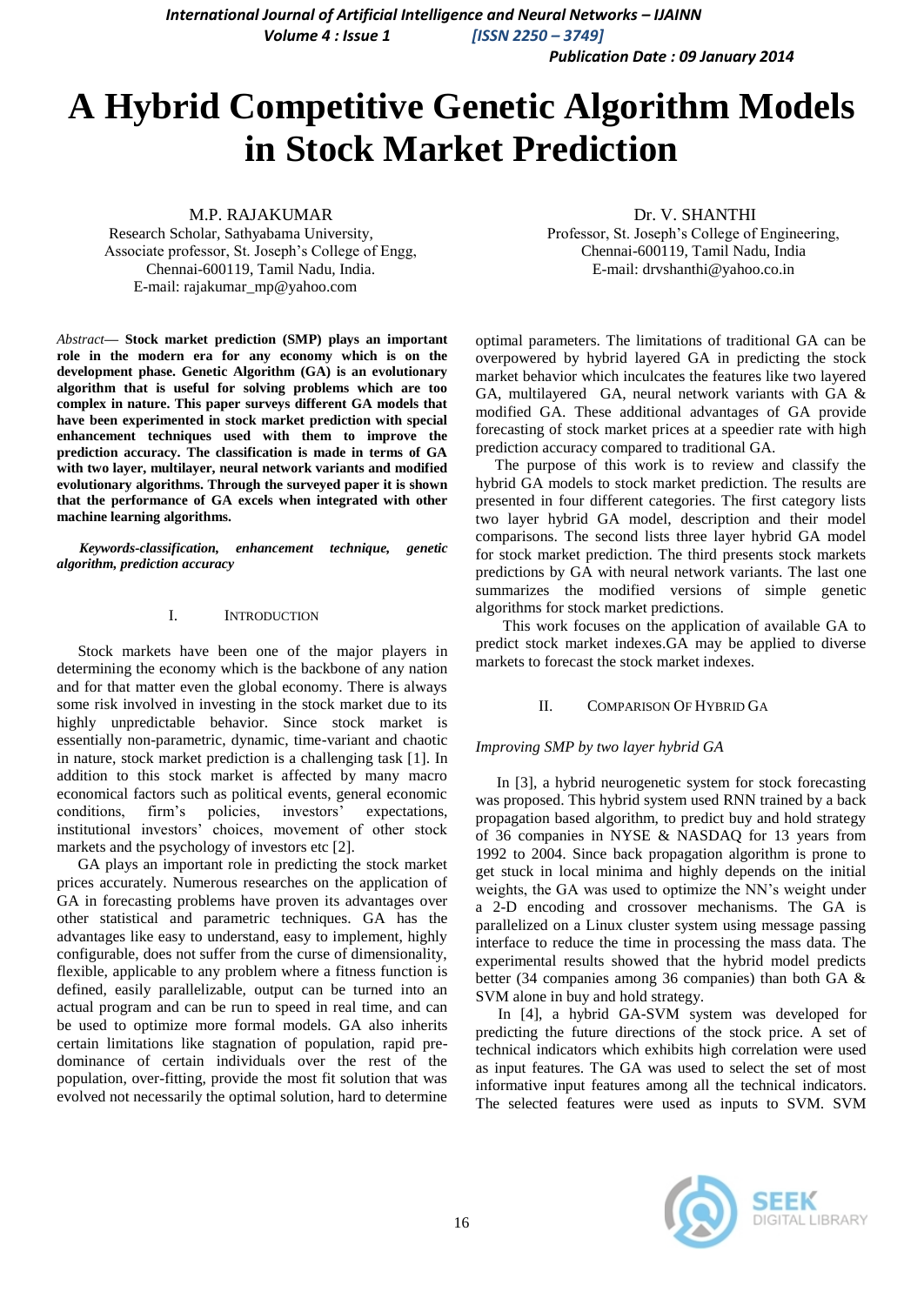# *International Journal of Artificial Intelligence and Neural Networks – IJAINN Volume 4 : Issue 1 [ISSN 2250 – 3749]*

## *Publication Date : 09 January 2014*

implemented the structured risk minimization problem, to minimize an upper bond of generalization error. The predictions performance was measured based on the hit ratio. The results were compared with the stand alone SVM. The GA-SVM hybrid model significantly outperformed the SVM.

A hybrid machine learning system based on GA-TSA model for stock market forecasting was developed [5]. The success of a trading rate depends on choosing the best parameter combination .This can be done by using GA .The GA sets the sub domain of the parameters and finds near optimal value in the sub domain with the time series analysis in a very reasonable time. This hybrid model outperformed the time model alone in terms of accuracy. The accuracy can be still improved by considering various political & economical factors that affects the stock market and incorporating market specific domain knowledge in to the system.

The stock market indices were predicted using hybrid GA-PSO with perturbation term inspired by the passive congregation biological mechanism which enables all particles in the swarm to perform the global search in the whole search space [6]. The GA is used to increase the diversity and give particles to fly in the new regions in search space. This hybrid model increases the prediction accuracy for both short term & long term stock market indices compared to GA/PSO model alone. This model can be used in other applications such as pattern classification recognition and optimization problem.

A novel method based on hybrid combination of GA-ARMA was applied for time series forecasting [7]. This hybrid model benefits from the capabilities of ARMA to identify linear trends as well as GA's ability to obtain models that capture on non linear patterns from data. The GA evolves models adopting the data without any restrictions with respect to the form of models or coefficients. The empirical result with real stock data confirmed that the hybrid approach to be a fair competitor over pure ARMA & GA. The accuracy can be still improved by combing change point detection method & modeling techniques.

In [8], a hybrid model based on GA-RST predicted the stock price. In this novel method multi-technical indicators were used to predict stock price trends. This method has employed a RST algorithm to extract linguistic rules from the linguistic technical indicator dataset and utilize GA to define the extracted rules to get better forecasting accuracy and stock return. The effectiveness of the proposed model was verified with two types of performance evaluations, accuracy and stock return for six year period of the Taiwan stock exchange capitalization weighted stock index as the experiment dataset.

## *b.Improving SMP by three layer hybrid GA*

An intelligent decision support system which measures all the qualitative events in addition to quantitative factors that may influence the stock market were developed [9]. This novel method consists of 3 parts namely factors identification, qualitative model and decision integration. The fuzzy Delphi method was employed to capture the stock expert's knowledge and transform it to the acceptable format of GFNN. The ANN

which considers only quantitative factors is outperformed by the proposed system in the learning accuracy, buy-sell clarity and buy-sell performance. Real-number coding approach can also be applied in addition to binary coding approach.

 A fusion model by combining HMM, ANN and GA to forecast financial behavior was developed [10]. These can be used for in-depth analysis of the stock market. Using the ANN the daily stock prices were transformed to independent sets of value. The GA is used to find out the optimal initial parameters for the HMM given the transformed observation sequences. This fusion model found a number of alternative data items from the historical data, which exhibit similar stock market trends. The trained HMM is used to identify and locate similar patterns in the historical data. The performance of the fusion model is better than the basic model where only a single HMM is used. It also outperforms the popular statistical forecasting tool.

The hybrid VAR-NN-GA framework has automated the decision process of prediction [11]. VAR searched for the correlated stocks and indicators automatically. Input data such as trading volume, economic growth rate and the currency exchange rate tested with VAR analysis. The NN forecast from the relevant inputs was decided by the VAR analysis. The GA is used to adjust the weights of each NN model. The VAR-NN-GA hybrid system outperformed the stand-alone neural network in prediction accuracy.

A novel approach GA-CPSO-SVR was employed to predict the financial returns of Shanghai composite index [12]. GA is used for feature selection and CPSO is used for optimizing the parameter of SVR model. CPSO method combines PSO with adaptive inertia weight factor and chaotic linear search. The accuracy of the prediction could be improved by considering other advanced searching techniques to determine suitable parameters and the number of input data. This hybrid model outperforms BPNN, ARIMA, SVR and CPSO-SVR in forecasting financial returns.

## *c.Improving SMP by GA with neural network variants*

TDNN & GA were used together to get more accurate forecast of European option prices of NIFTY index [13]. Since back propagation algorithm is prone to get stuck in local minima and specifying the architecture at the start of the algorithm may not be optimal, the GA is used to optimize the TDNN. This approach has fixed architecture and training of TDNN was done with GA. The experimental results showed that the hybrid model predicts better than simple feed forward neural network.

A GMDHNN and genetic algorithm was developed for stock prediction of cement sector in Tehran stock exchange [14]. Using GMDHNN a model could be represented as a set of neurons in which different pairs of them in each layer were connected through a quadratic polynomial and therefore produce new neurons in the next layer. In GMDHNN the identification process used the suitable optimization method GA to find out the best network architecture. The whole architecture of the GMDHNN is designed with the help of

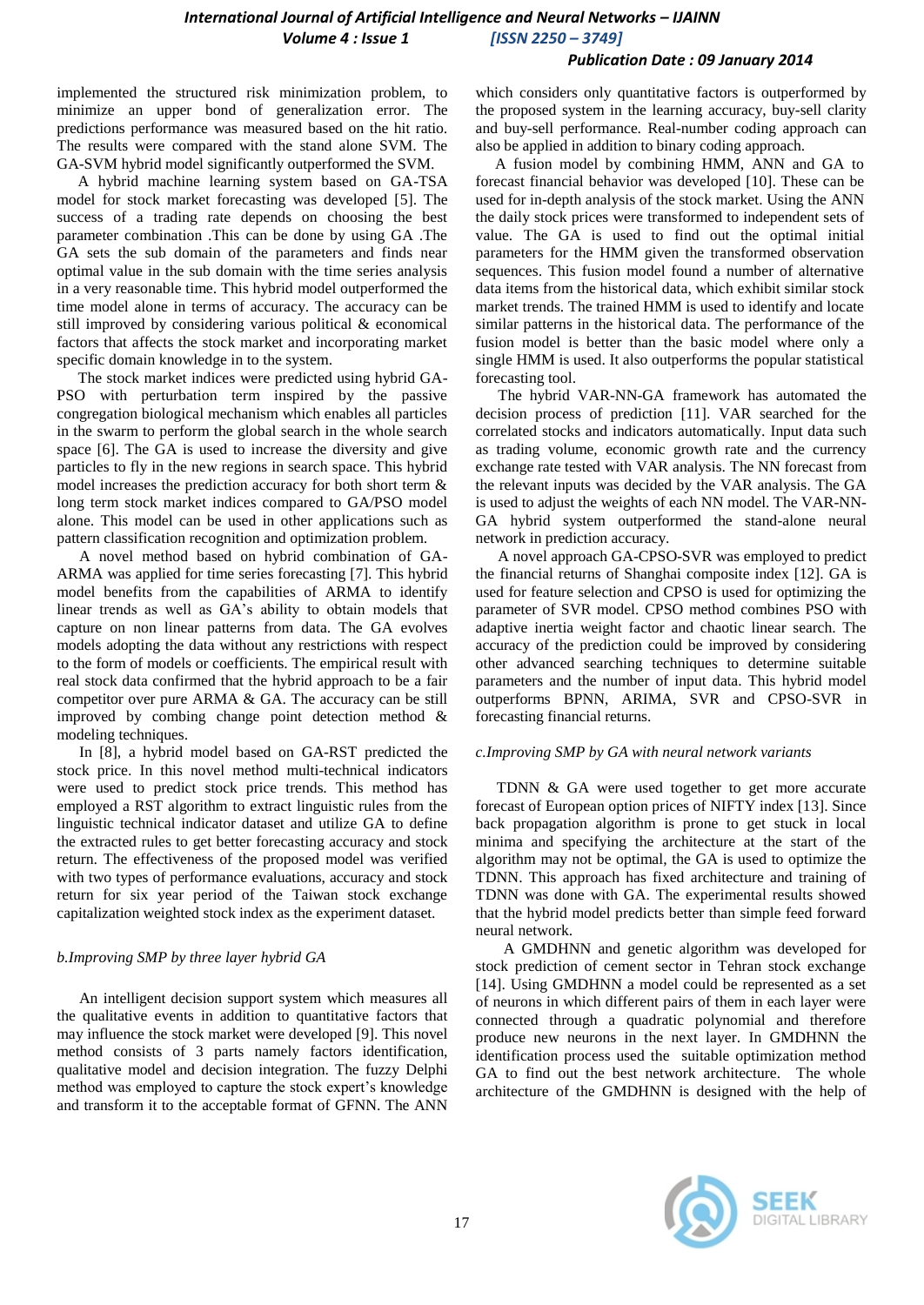# *International Journal of Artificial Intelligence and Neural Networks – IJAINN Volume 4 : Issue 1 [ISSN 2250 – 3749]*

## *Publication Date : 09 January 2014*

GA. It provides the optimal number of neurona in each hidden layer and their connecctivity configuration to find the optimal set of approptiate coefficients of quadratic expressions to model stock prices.GMDHNN outperforms traditional time series method and regression based models in prediction accuracy.

In [15], the author has investigated the effectiveness of a hybrid approach based on the ATNN and the TDNN with the GA in a temporal pattern for stock market prediction tasks. TDNN permits only weights to be adopted but time delays are included but are fixed. The ATNN network adapts its time delay and weights during training to better accommodate changing temporal patterns and provide more flexibility for optimization tasks.GA supports optimization of the number of time delay and network architectural factors simultaneously for the ATNN and TDNN model. The result showed that the accuracy of this approach is higher than that of the standard ATNN, TDNN and RNN.

## *d.Improving SMP by modified GA*

TIMTAEF method, which performs an evolutionary search for the minimum dimension in determining the characteristic phase space that generates the financial time series was presented [16].This hybrid model composed of modular morphological neural network with a modified genetic algorithm(MGA).The modified genetic algorithm was used to improve search convergence.The prediction of the proposed model obtained a performance much better in terms of evaluation function than the TAEF & MRLTAEF model

To increase prediction accuracy and reduce search space and time for achieving the optimal solution, the combination of WNN with fuzzy knowledge was used [17]. The proposed FWNN structure is trained with differential evaluation(DE) algorithm. DE includes evolution strategies and conventional GA. DE is used for minimizing non-linear and nondifferentiable continous space function.Training FWNN system by DE is much more faster than the traditional GA. The result, demonstrated that FWNN with DE has better performance than FWNN with BP, FFNN and ANFIS.

In [18], the author has investigated the chaotic behavior of NASDAQ and S&P CNX NIFTY stock markets using EDA based LLWNN.The LLWNN system was optimized using estimation of distribution algorithm which is a new class of evolutionary algorithms.EDA explicitly extract global statistical information from the selected solutions.The major issues in EDAs are selecting parents and building probability distribution model.The author used truncation selection and gaussian distribution with diagonal covariance matrix. The result showed that the accuracy of this approach is higher than that of the standard WNN. Table I lists the main features of hybrid GA.

An evolutionary neural network model was proposed to improve the performance of ANN in time series forecasting [19]. A modified GA was used to select best input features, optimize the slope of hidden modes activation function, learning parameters and also the number of hidden layer nodes. To evaluate the effectiveness of the proposed model FOREX rate prediction acts as a benchmark application. The result showed that the accuracy of this approach is higher than that of hybrid RNN-ARIMA, fuzzy system-ANN and ANN.

| TABLE I. | MAIN FEATURES OF HYBRID GA |
|----------|----------------------------|
|----------|----------------------------|

| <b>Hybrid GA</b>       | <b>Main features</b>                                                        |
|------------------------|-----------------------------------------------------------------------------|
| GA-FS                  | reduce the processing time without loss of                                  |
|                        | performance, , reduce computational cost using                              |
|                        | message passing interface, improves the                                     |
|                        | generalizations, avoids the curse of                                        |
|                        | dimensionality, avoids local minima                                         |
| GA-SVM                 | resistance to over fitting problem, optimal                                 |
|                        | selection of most informative input features                                |
|                        | from the technical indicator                                                |
| GA-TSA                 | finds best parameter combination which<br>is the key for successful trading |
| GA-PSO                 | fast convergence ,robustness                                                |
| GA-ARMA                | more robust, accurate model of time series                                  |
| GA-RST                 | extract rules effectively from past stock<br>data.                          |
|                        | classification accuracy and forecasts profit,                               |
|                        | produces more reasonable & understandable                                   |
|                        | rules, provide objective suggestions                                        |
| GA-FS-NN               | Captures the stock expert's knowledge,                                      |
|                        | decreases the training time and avoids local minima                         |
| HMM-ANN-GA             | This model can be used without analyzing                                    |
|                        | the dataset prior to the forecast                                           |
| VAR-NN-GA              | More robust, able to select variables                                       |
|                        | automatically, dynamic model selection                                      |
|                        | process, multiple variables can be                                          |
|                        | investigated at the same time,                                              |
|                        | avoids local minima                                                         |
| SVM-GA-CPSO            | deals with features selection and SVM                                       |
|                        | parameter optimization simultaneously.                                      |
| <b>TDNN-GA</b>         | adopt the network online, finds the optimum                                 |
|                        | network architecture, adapts time delay to provide                          |
|                        | more flexibility                                                            |
| <b>GMDHNN-GA</b>       | best optimal simplified model for inaccurate,                               |
|                        | noisy or small data sets, simple structure                                  |
|                        | than traditional neural network models,                                     |
|                        | higher accuracy, provids the optimal number of                              |
|                        | neurons in each hidden layer and their                                      |
|                        | connectivity configuration                                                  |
| <b>ATNN &amp;TDNN-</b> | supports the optimization of the number of                                  |
| GA                     | time delays & network architectural factors                                 |
|                        | simultaneously, adapts both time-delay and weights to                       |
|                        | accommodate changing temporal patterns and                                  |
|                        | provides more flexibity                                                     |
| MGA based              | Overcomes the random walk dilemma for                                       |
| <b>MMNN</b>            | stock market prediction, does not discard any possible                      |
|                        | correlation that exist among the time series                                |
|                        | parameters, even higher order correlations does not                         |
|                        | make any prior assumption                                                   |
| DE based               | Combines the strengths of wavelet theory, fuzzy                             |
| <b>FWNN</b>            | logic and neural networks, fast training, ability to                        |
|                        | analyze non-stationary signals to discover their local                      |
|                        | details, self learning characteristic that increases the                    |
|                        | accuracy of the prediction, less time for parameter                         |
|                        | updating                                                                    |
| <b>EDA</b> based       | Learning efficiency, structure efficiency, provides                         |
| LLWNN                  | more parsimonious interpolation in high                                     |
|                        | dimension spaces when modeling samples                                      |
|                        | are sparse                                                                  |
| MGA based              | Selects best input features, optimizes the slope of the                     |
| evolutionary NN        | hidden nodes activation function, learning parameters                       |
|                        | and the number of hidden layer nodes.                                       |